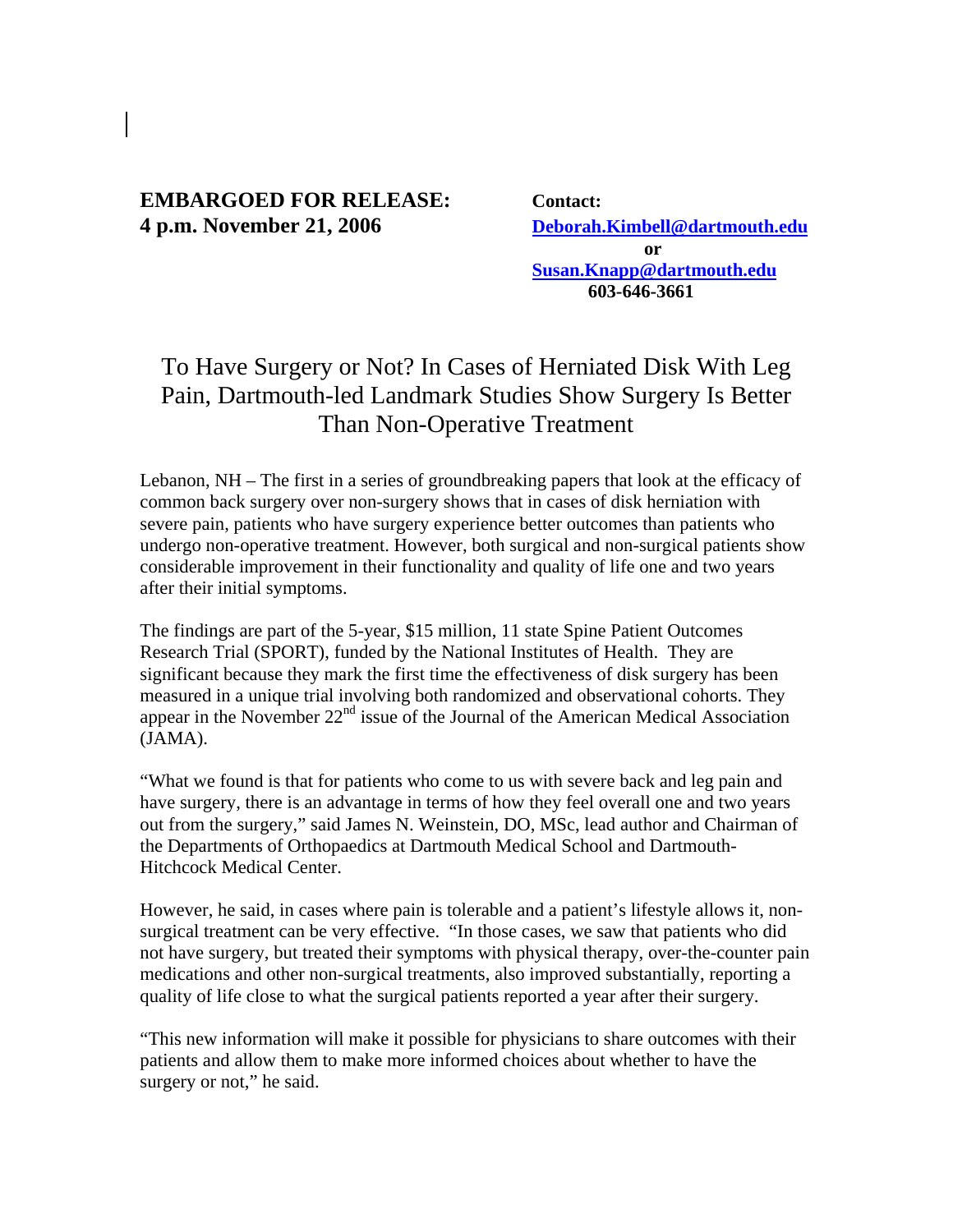Lumbar diskectomy is the most common surgical procedure in the United States for patients with back and leg pain. And back pain is one of the most frequent ailments in America, second only to the common cold as the cause of doctor visits and absences from work. 30 percent of Americans experience back pain on any given day; 80 percent of Americans will experience back problems at some time in life. The overall cost of back pain in direct medical charges and lost productivity is estimated to be between \$30-\$70 billion a year in the U.S.

And yet, up until now, there were only relatively small studies available to provide evidence specifically addressing whether diskectomy and two other of the most commonly-performed back surgeries actually make a positive difference for patients over more conservative, non-surgical treatments. In 1999, the National Institute of Arthritis and Musculoskeletal and Skin Diseases (NIAMS) of the National Institutes of Health (NIH), funded the SPORT study in hopes of measuring the efficacy and costeffectiveness for these procedures. The disk herniation study results are the first to be published.

"As a surgeon who works with disk herniation patients, this research is extremely valuable," Weinstein said. Clearly, those patients experiencing severe back and leg pain as a result of pressure on the nerve will benefit immediately and substantially from surgery. But for those patients where the pain is tolerable, they need to know that nonsurgical treatment can yield longterm results that are close to what surgical patients experience. What it comes down to is a patient's values, preferences, and what works for them in their life situation - *an informed choice*."

The trial is unusual in that it followed a group of patients who allowed themselves to be "randomized" in traditional fashion (meaning that they agreed that a flip of the coin would decide if they received surgery or not), as well as an "observational" group, who would not agree to be randomized, but did agree to be followed and have their results reported as part of the trial. This unprecedented structure allowed the researchers to compare real-life patterns and outcomes with those of the randomized group.

What scientists found was that the trends and results were remarkably similar for the two groups. This is important because although randomized trials are considered to be the "gold standard" in clinical trials, people have questioned whether the population that will agree to be randomized are indeed representative of the population at large. The similarities between the two groups in this study add credibility to the findings, according to the authors.

Of the 1244 patients enrolled in the two groups, 760 had surgery and 484 did not. Because of crossovers – patients randomized to one arm of the study choosing to move to the other, largely because of changes in their condition, the findings are not considered conclusive. However, at every stage, the authors observed that patients who had surgery reported better outcomes.